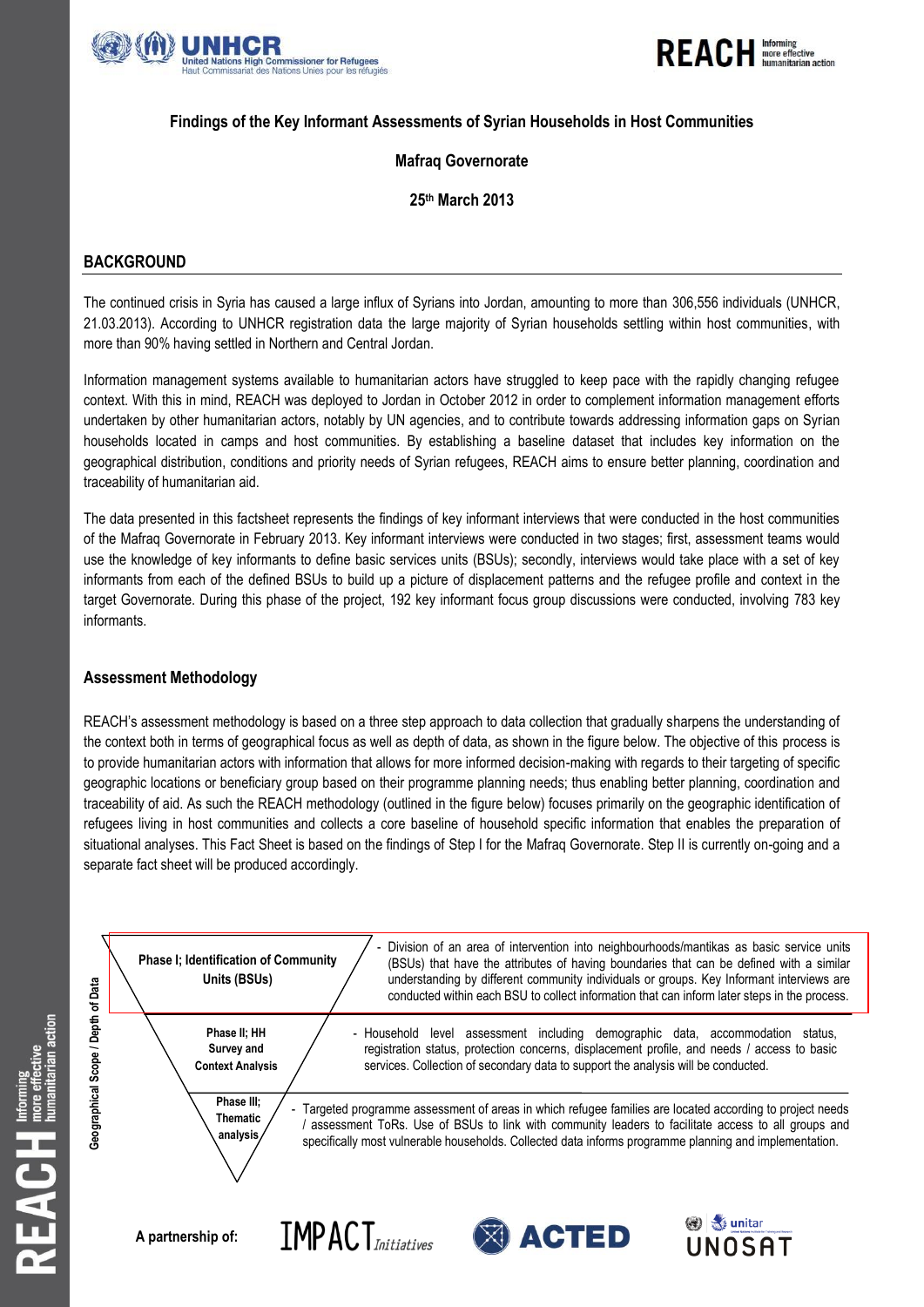

### *Key findings*

A total of **192** BSUs were identified through the assessment, in which key informant interviews were conducted involving more than **786** key informants. **24** of the BSUs identified were located in Mafraq City, and **168** were located in the rural areas of Mafraq Governorate.

Through this process a total of **4,609** Syrian households were identified representing approximately **25,477** individuals. **7,559** of the identified individuals were settled in urban BSUs located in Mafraq City and **17,918** in rural BSUs within the Governorate. *Annex 1* shows the breakdown of households and individuals per BSU identified in Mafraq Governorate.

When comparing the number of households identified by key informants through this assessment with the pilot assessment conducted in November 2012, there has been an increase of **2,440** Syrian households in the Governorate. However, it must be noted that the pilot was conducted in the more urban and central areas of the Governorate whereas the key informant interviews covered all areas, up to the eastern border with Iraq. The pilot assessment defined **105** BSUs, in contrast to **192** BSUs during the key interviews, a **45%** increase in BSUs.

**42** unaccompanied minors were identified through key informant interviews with **13** located in urban BSUs and **29** in rural BSUs.

*Note that family and individuals figures presented in this report should be interpreted as indicative figures as these are reported by key informants within each geographic location /*  basic service unit. A household survey is currently ongoing *and will provide confirmation of these figures. It is expected to see an increase in Syrian households residing in Jordan as a result of the household assessment Phase II.* 

### *Displacement profile*

**50%** of the estimated number of households reported by key informants to be resident in Mafraq Governorate was reported to originate from the Syrian Governorate of Dara'a. Additionally, a large number of households, **36%**, were reported to have been originally displaced from Homs Governorate. The remainder, **14%**, were reported by key informants to have originated from Governorates located in central and northern Syria, as shown in the figure below.

**IMPACT**Initiatives



**REACH Informing** 

In **41%** of BSUs Syrian households were reported to have arrived in Mafraq Governorate  $7 - 9$  months prior to the assessment. Additionally, in a considerable proportion of BSUs, **35%** reported that Syrian households had arrived 4 – 6 months prior to the assessment. Only in a very small proportion of BSUs were Syrian households reported to have arrived recently (less than 1 month) or relatively long time ago (over 12 months), **1%** and **4%** respectively.



The majority of key informants, **58%**, reported that Syrian households resident in their respective BSUs travelled as part of a family unit upon displacement from their area of origin. A considerable proportion of key informants, **32%**, reported that Syrian households travelled as an individual family upon displacement<sup>1</sup>. The remainder, representing **10%**, reported that households travelled in larger grouping as a village or clan.

<sup>1</sup> For the purpose of this assessment an 'individual family' represents direct family members only; parents and children. A 'family unit' refers to blood relatives travelling together as a group consisting of multiple individual families.



1

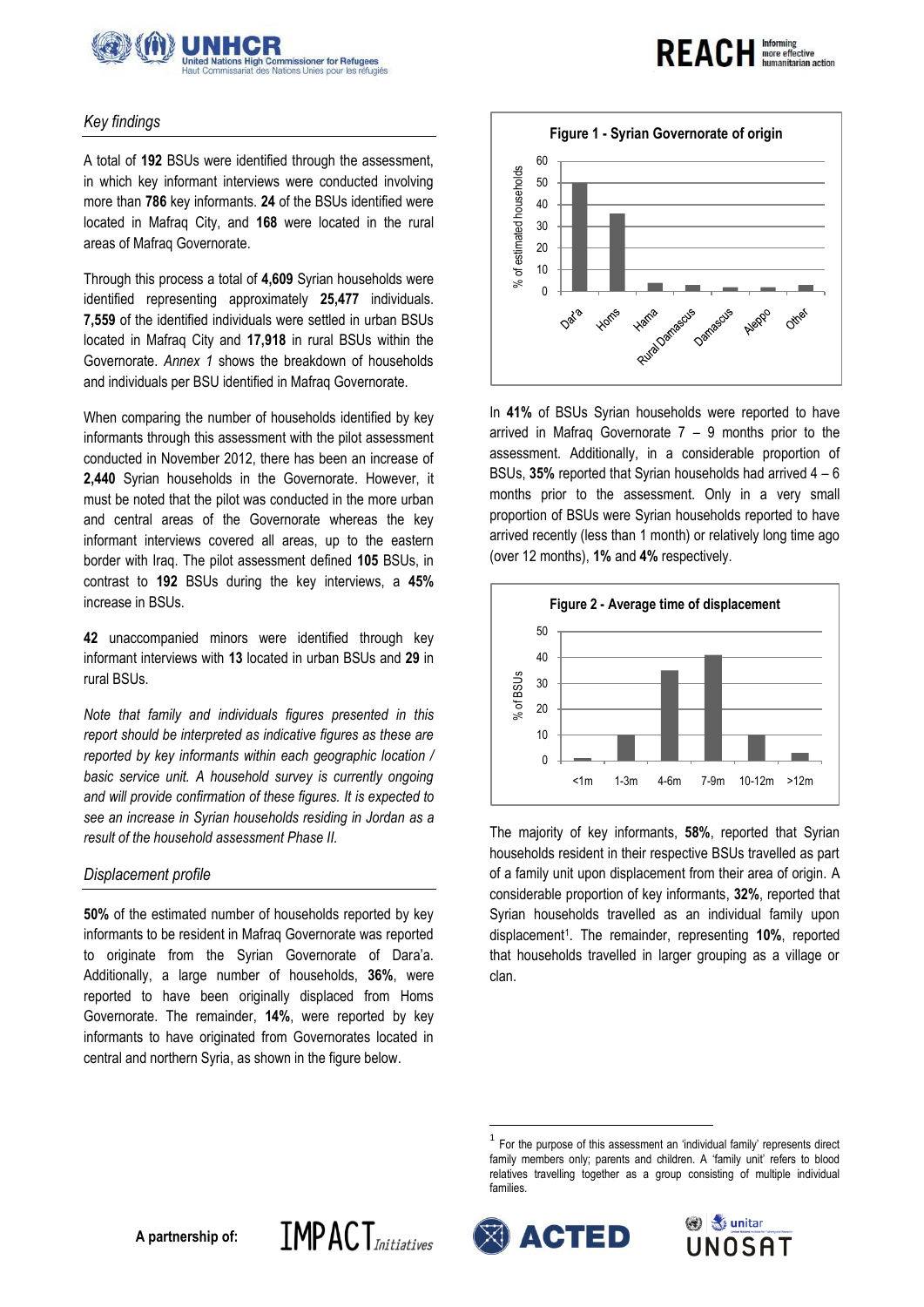



Despite the most common reported travel group being a family unit, key informants estimated that **66%** of households resident in Mafraq Governorate left behind in Syria at least one family member upon displacement. Of this proportion, the most commonly reported family member to have been left behind were males, **26%,** followed by **22%** elderly and **21**% females with child. Interestingly, a slightly higher proportion reported that females with children were left behind compared to males with children, **22%** and **17%** respectively.



The most common reported primary means of transportation for Syrian households was reported by key informants to be walking, **50%**. In addition a considerable proportion of key informants, **40%**, reported that Syrian households were able to utilise busses as their primary means of transportation during displacement. Only small number of key informants reported that households were able to access a private car during displacement, representing **10%** of the total.



**REACH Informing** 

The most commonly border crossing reported to have been used by Syrian households resident in Mafraq Governorate was Jaber, **41%**. Importantly, **38%** of all Syrian households reported by key informants to be resident in Mafraq utilised an unofficial border crossing to enter Jordan, Tibe, **25%,** and Tel Shihab, **13%.**



#### *Context analysis within Jordan*

Most commonly, key informants reported that Syrian households had either settled directly in their respective BSUs or settled after being displaced once within Jordan, **32%**. Despite this, in a considerable number of cases key informants reported that Syrian households had been displaced within Jordan twice before settling in Mafraq Governorate, **30%**. Only in a minority of cases was it reported that Syrian households had been displaced three times, representing **6%** of the total.





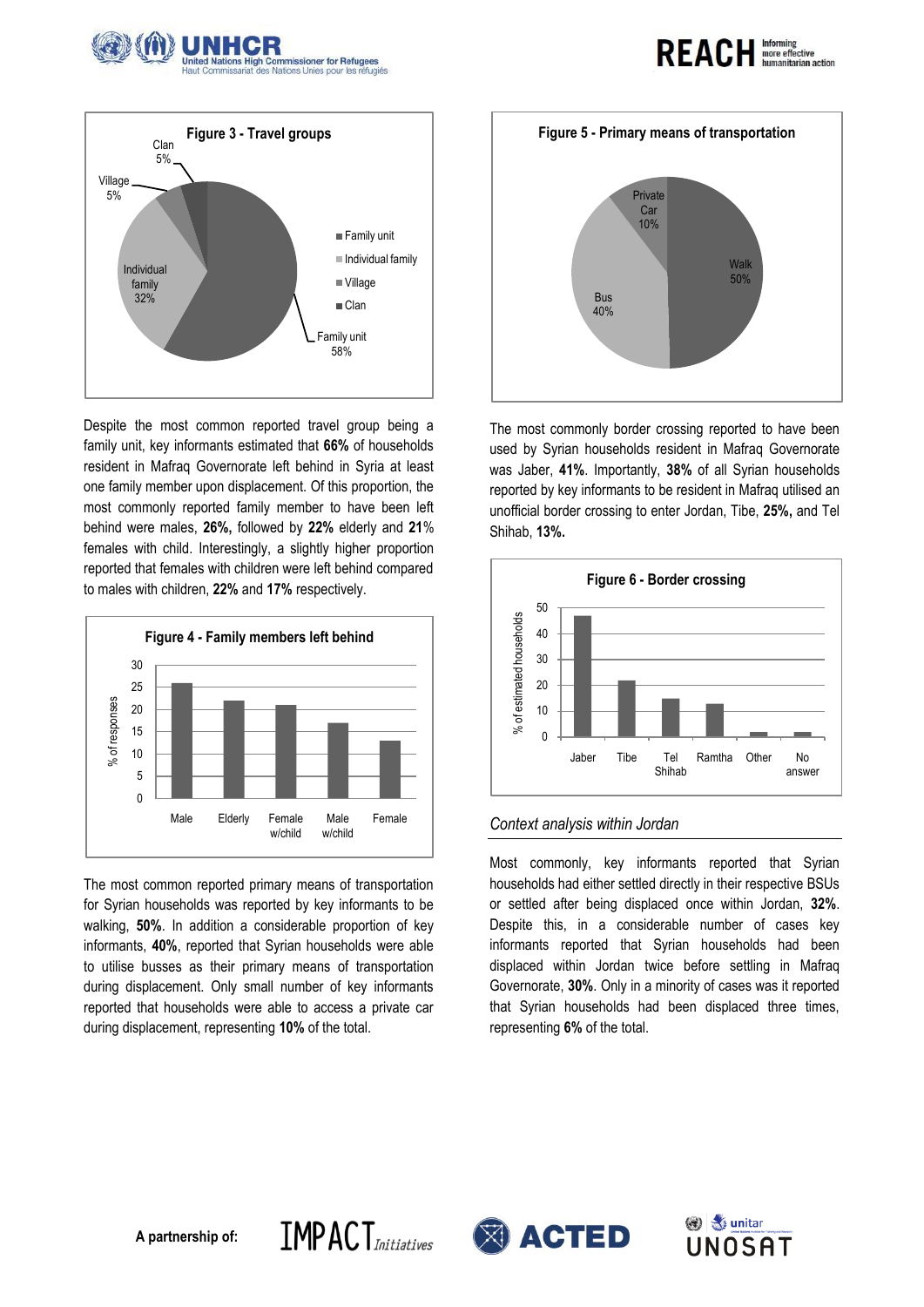



When asked to provide a reason for Syrian households being displaced multiple times upon arrival in Jordan, the most common factor reported by key informants was the presence of other Syrian families, **39%**. A similar proportion of key informants reported that economic reasons were the primary factor influencing displacement within Jordan, **37%**. Concerns about the availability of accommodation in host communities in Jordan were only identified as a factor influencing displacement by a minority of key informants, **9%**.



**20%** of key informants reported that further displacement of Syrian households from their respective BSUs was likely. Of this proportion the most common factor given was the increase in rental prices, **46%**. As well as increasing rent prices, a lack of suitable accommodation to meet the shelter needs of Syrian households was identified as a factor for further displacement by a considerable proportion of key informants, **22%**.



**REACH** Informing

umanitarian action

The reported factors that influenced the decision of Syrian households to settle in Mafraq Governorate mirror the reasons given for multiple times of displacement within Jordan (see figure 8). Economic reasons was identified by **47%** of key informants as the most important factors influencing the decision of Syrian households to settle in Mafraq Governorate, rental prices, **42%**, and employment opportunities, **5%**. Additionally, as was the case with regards to the reason for multiple displacements within Jordan, a considerable proportion of key informants, **40%**, reported the presence of other Syrian families as a pull factor towards Mafraq Governorate.



The majority of responsive BSUs, **85%**, reported that Syrian households received information from other Syrian families upon arrival in Jordan. Of this proportion, SMS and word of mouth were reported to be the most common means of information dissemination, **40%** and **31%** respectively. **57** of responsive BSUs reported that Syrian households received information from local Jordanians, and also **1 BSU** reported that information was received from community leaders.



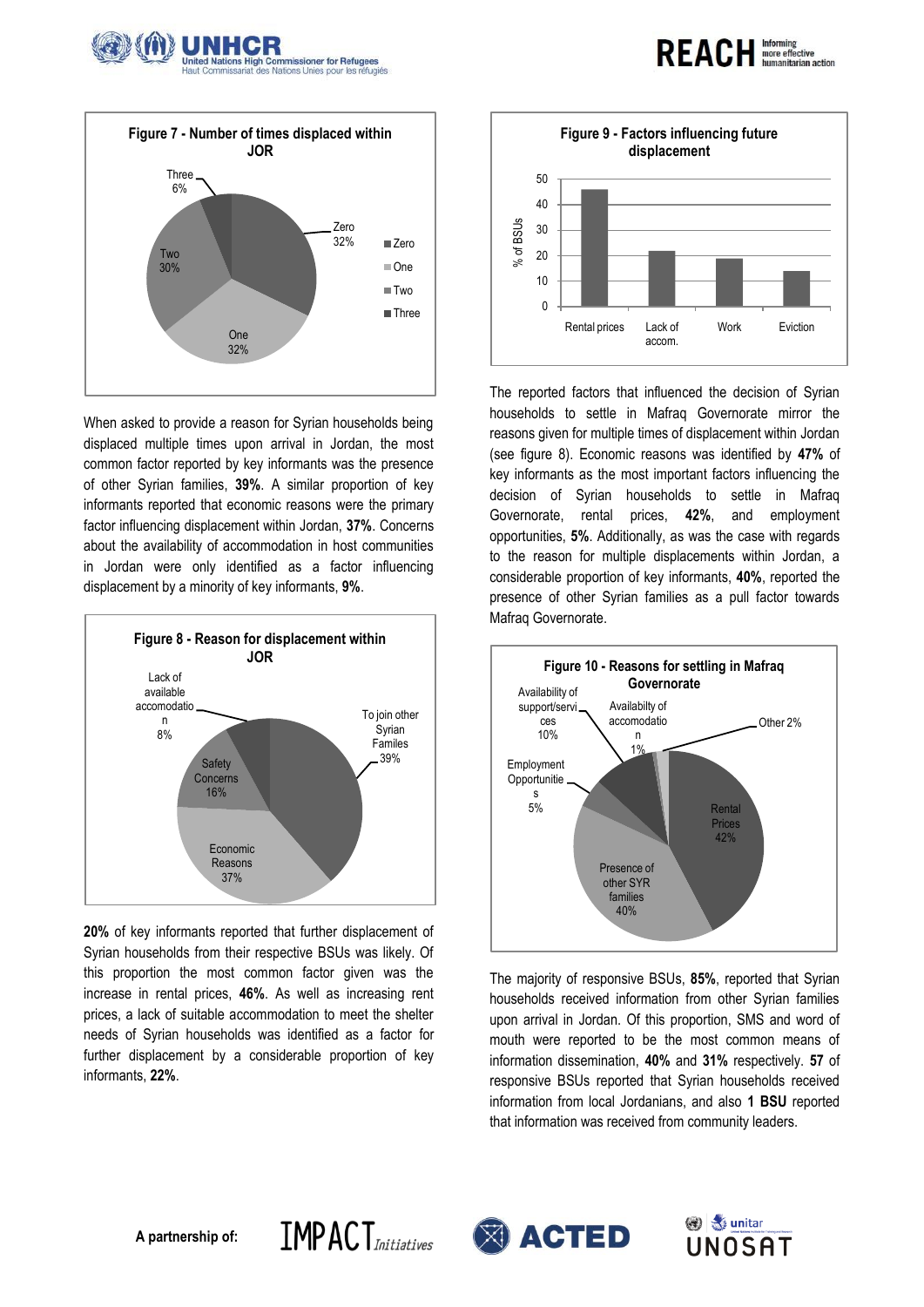



Key informants from **77%** of BSUs reported that Syrian households had access to some kind of medical facility. Public clinics were the most commonly reported healthcare facility to which Syrian households had access, **77%**. Additionally in a considerable proportion of BSUs, **63%**, it was reported that Syrian households had access to hospitals.



A slight majority of key informants, **57%**, reported that available healthcare was sufficient to meet the needs of Syrian households resident in their respective BSUs. Of the **43%** of BSUs in which healthcare was reported to not be adequate, the most common reason given was that the distance to the nearest healthcare facility was a barrier to access, **62%**. Additionally a considerable proportion of key informants, **36%**, reported that the price of healthcare in or near their BSU prevented Syrian households from accessing adequate healthcare.

**IMPACT**Initiatives



REACH Informing

In **8%** of BSUs it was reported by key informants that there were no educational institutions in, or within, walking distance of the BSU. The presence of a primary school in or near the BSU was reported in the vast majority of cases, **88%**. In a slightly lower, yet still significant, proportion of BSUs the presence of a secondary school was reported, **64%**.



The overwhelming majority of key informants, **81%**, reported that their primary shelter context in their respective BSUs was rental accommodation. For those households living in rental accommodation the average monthly price was reported by key informants to be **134 JOD**. Monthly rental prices were reported to be considerably higher in urban than rural areas, **174 JOD** and **126 JOD** respectively. According to key informants, since the November 2012 pilot there has been an average rental increase of **14 JOD** per month.

The total average monthly cost of living for Syrian households resident in Mafraq Governorate was reported by key informants to be **556 JOD**. The average monthly cost of living was reported to be most expensive in urban than in rural areas, **671 JOD** compared to **535 JOD.** The costs of purchasing enough food and water to meet needs were



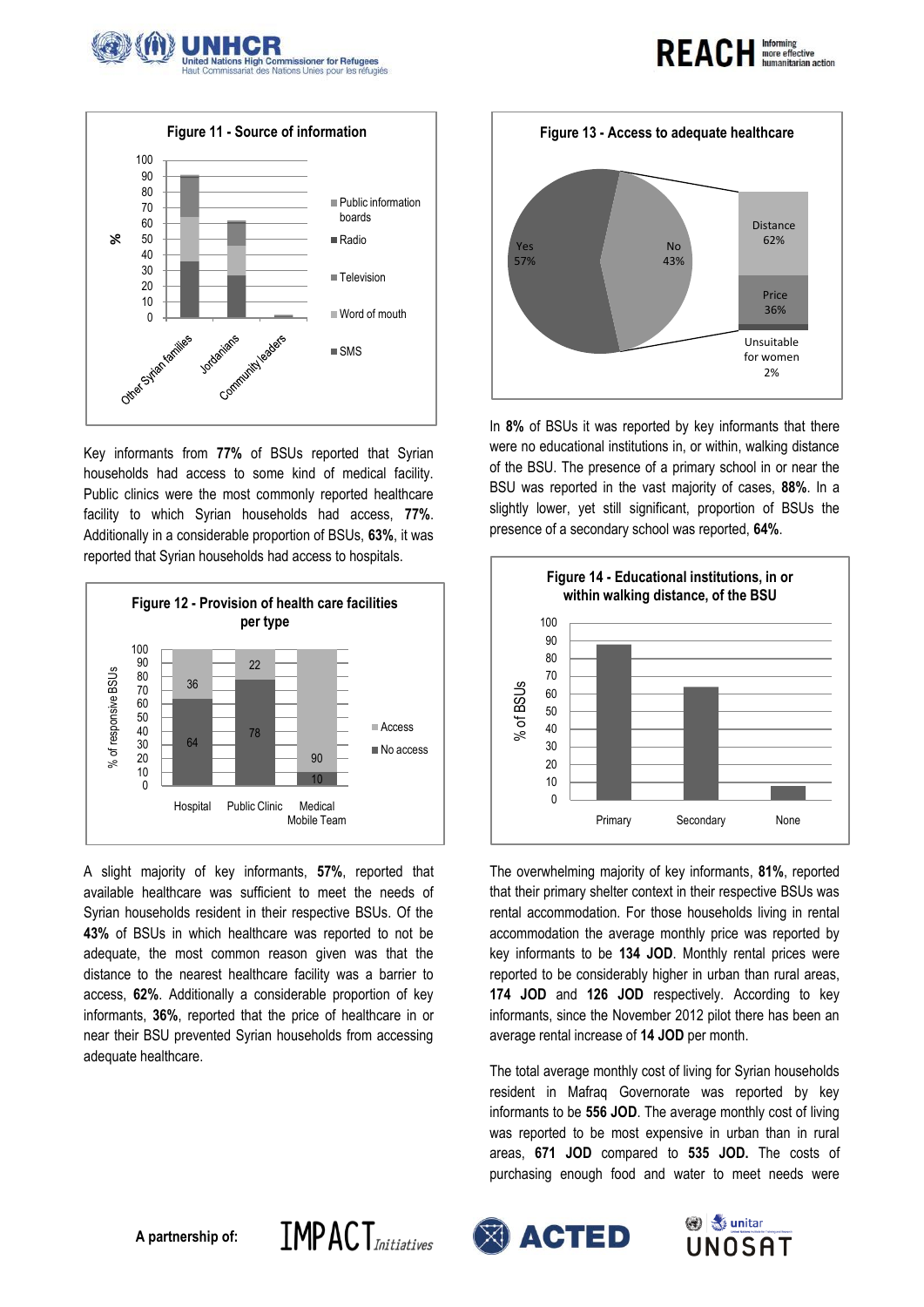

reported to account for the majority, **51%**, of monthly outgoings.



In the majority of cases, **40%**, key informants reported that Syrian households resident in their respective BSUs would be unable to cope independently for any longer than 1 month. Despite this, and unlike other Governorates targeted through this assessment, a considerable proportion of key informants, **15%**, reported that Syrian households would be able to cope independently for over 12 months. As to be expected, the number of BSUS in which a long term coping capacity was reported, more than **75%** reported above average monthly expenditure for Syrian households.



When compared to other governorates targeted through the assessment, key informants reported relatively high UNHCR registration rates, with **55%** estimating that between 75% and 100% of Syrian households in their respective BSUs were registered with UNHCR at the time of the assessment. Despite this, a considerable proportion of key informants, **18%**, reported that only between 0% and 25% of households

**IMPACT**Initiatives

#### in their respective BSUs were registered with UNHCR.

**REACH Informing** 

anitarian action



Key informants representing **58%** of BUSs reported that some kind of assistance had been received by Syrian households prior to the time of assessment. Of the BSU having recieved assisstance, the most commonly reported assistance types were food vouchers, **64%**, and winter support, **40%**.



As with the other Governorates targeted through the assessment, the overwhelming majority of key informants, **83%**, perceive that assistance received by Syrian households in their respective BSUs was provided by local charities such as Al Kitab Al Sunna and the Red Crescent. However, unlike other Governorates, a considerable proportion of key informants, **32%**, reported that assistance had been received from NGOs or the United Nations.